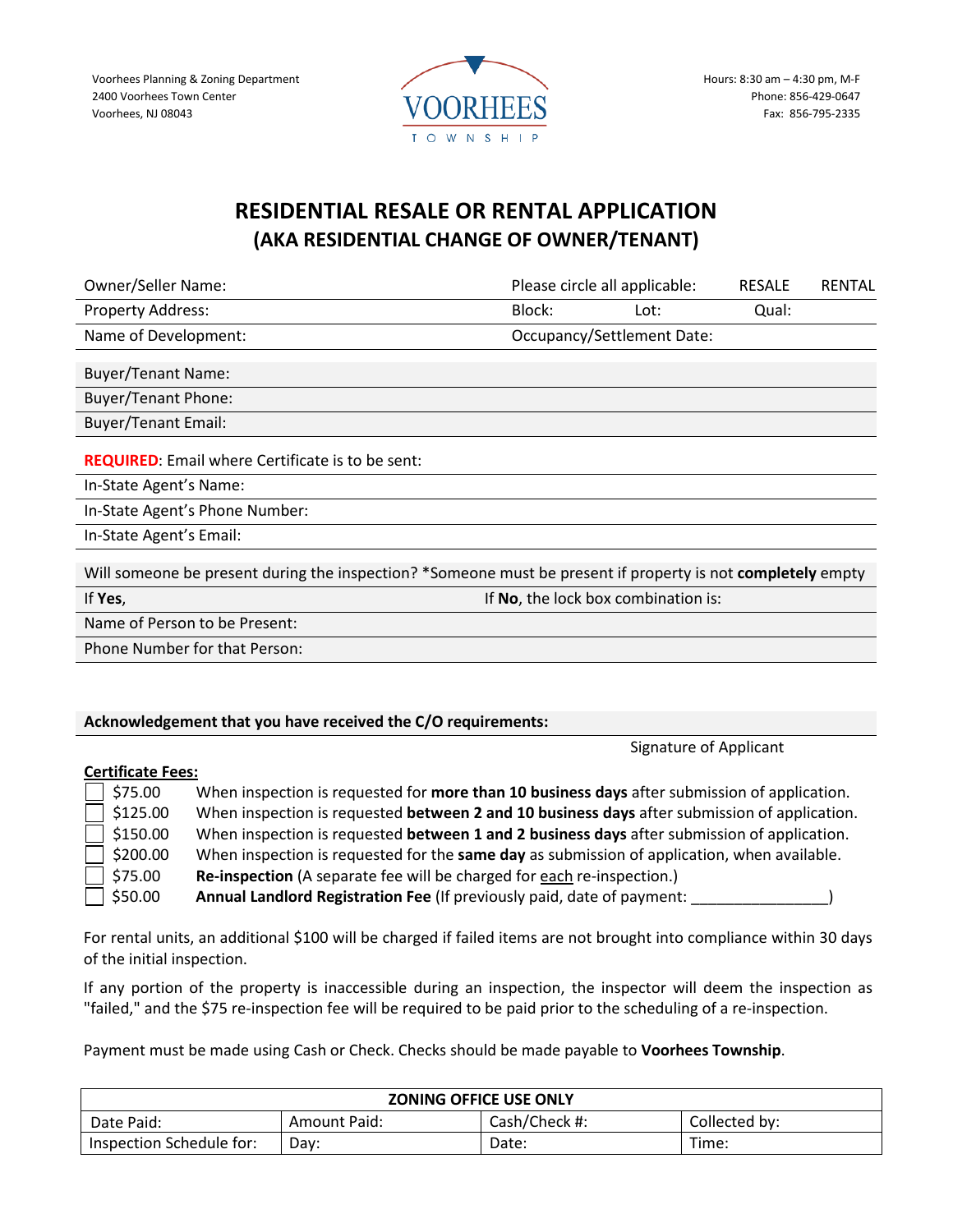

# **ANNUAL LANDLORD REGISTRATION FORM**

Annual Registration Fee: \$50 per unit

| <b>Property Street Address:</b>  |             | Voorhees, NJ 08043                 |                               |
|----------------------------------|-------------|------------------------------------|-------------------------------|
| Block:                           | Lot:        | Qualifier (if applicable):         |                               |
|                                  |             |                                    |                               |
| Owner/Landlord 1 Name:           |             | Owner/Landlord 2 Name:             |                               |
| Owner 1 Address:                 |             | Owner 2 Address:                   |                               |
| Owner 1 Phone:                   |             | Owner 2 Phone:                     |                               |
| Owner 1 Email:                   |             | Owner 2 Email:                     |                               |
|                                  |             |                                    |                               |
| <b>Emergency Contact:</b>        |             | <b>Emergency Contact Phone:</b>    |                               |
|                                  |             |                                    |                               |
| <b>Rental Agency Name:</b>       |             | <b>Rental Agency Contact Name:</b> |                               |
| <b>Rental Agency Address:</b>    |             |                                    |                               |
| <b>Rental Agency Phone:</b>      |             | <b>Rental Agency Email:</b>        |                               |
|                                  |             |                                    |                               |
| <b>Maintenance Contact Name:</b> |             | Maintenance Phone:                 |                               |
|                                  |             |                                    |                               |
| Type of Dwelling (Circle One):   |             |                                    |                               |
| Townhouse                        | Condominium | <b>Duplex</b>                      | <b>Single-Family Dwelling</b> |
|                                  |             |                                    |                               |
|                                  |             |                                    |                               |

**Applicant Signature:** 

Signature of Applicant

| <b>ZONING OFFICE USE ONLY</b> |            |               |               |
|-------------------------------|------------|---------------|---------------|
| <b>Amount Paid:</b>           | Date Paid: | Cash/Check #: | Collected by: |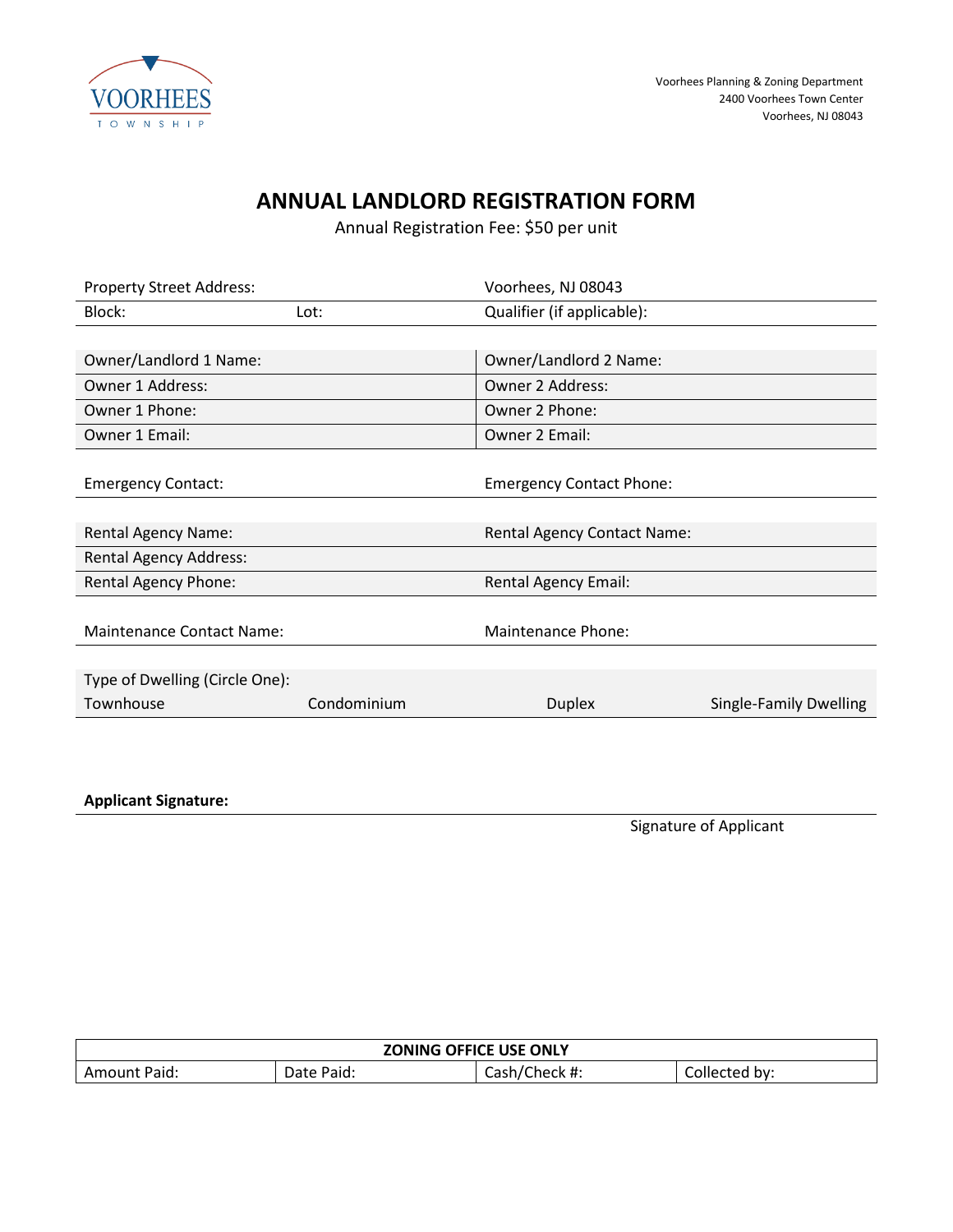

## **RESALE INSPECTIONS** FOR RESIDENTIAL PROPERTIES

A Certificate of Conformance (a.k.a., a C.O.) cannot be issued prior to the Township's review of a current signed and sealed survey. It is recommended that the survey, issued for the new buyer, be submitted as early as possible to avoid delaying the issuance of the Certificate of Conformance and, potentially, the scheduled closing.

All residential **RESALE** properties will be inspected for the following items:

#### **1. BUILDING IDENTIFICATION**

See Page 5 of this application packet for the specific requirements.

**2. CARBON MONOXIDE DETECTORS**

See Page 5 of this application packet for the specific location requirements.

#### **3. SMOKE DETECTORS**

If you have an alarm company, you must notify them that you are having an alarm test done so that the Fire Department does not respond. See Page 6 of this application packet for the specific location requirements.

#### **4. FIRE EXTINGUISHER**

See Page 5 of this application packet for the specific requirements.

**5. COMPLIANCE WITH TITLE 15 (LAND USEAGE) OF THE VOORHEES TOWNSHIP CODE OF ORDINANCES**

If any zoning violations exist at the subject property, compliance with the applicable code must be obtained prior to the issuance of a Certificate of Conformance. This includes the construction of any addition or accessory use/structure that was completed without Zoning and/or Construction Permits.

#### **6. SWIMMING POOLS**

If the property contains a swimming pool, the required fencing and gates must meet or exceed all requirements set forth in Section 305 of the International Swimming Pool and Spa Code.

#### Note:

- 1. Per §156.037(C)(5)(a)(4) of the ULDO, a current signed and sealed survey must be submitted prior to the issuance of a Certificate of Conformance. (Not required for condos.)
- 2. If there is a change in buyer and/or tenant prior to the issuance of a Certificate, please advise the office.
- 3. Certificates of Conformance shall become null and void sixty (60) days after a Certificate is issued if settlement/occupancy has not occurred within that time.
- 4. As part of the inspection process, the Tax Assessment Department's property record card will be validated.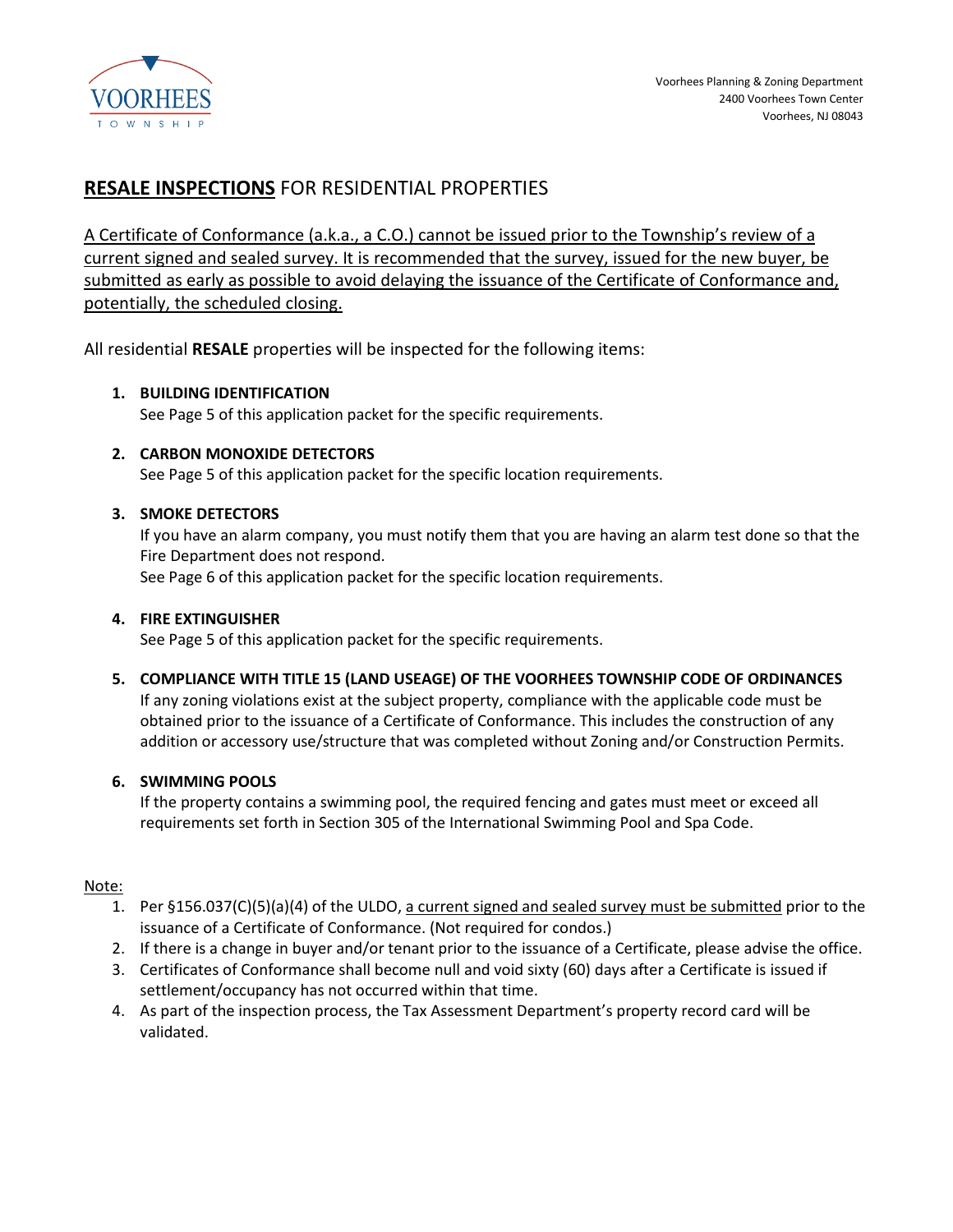

### **RENTAL INSPECTIONS** FOR RESIDENTIAL PROPERTIES

All residential **RENTAL** properties will be inspected for the following items, at minimum:

- $\Box$  Building identification (see page 4 for specific requirements)
- $\Box$  Carbon monoxide detectors (see page 4 for specific requirements)
- $\Box$  Electrical panel has no visual defects or open spaces
- $\Box$  Operable door locks (1<sup>st</sup> floor sliding door must have backup lock or mounted bar or pin in multifamily dwellings)
- $\Box$  Operable, unbroken windows with locks (screens required May through October)
- $\Box$  Heat is functioning properly (68 degrees from October through May)
- $\Box$  Refrigerator and a means of cooking with exhaust for range
- $\Box$  Random sampling of outlets checked for electrical issues
- $\Box$  Outlets at kitchen counter and bathroom are properly functioning GFI outlets
- $\Box$  Heater and water heater checked for visual defects
- $\Box$  Filter in heater is clean
- $\Box$  Balconies and railings are in good repair
- $\Box$  Peeling or flaking paint, mold or mildew build up
- $\square$  Screen on fireplace
- $\Box$  Anti-tip brackets on ranges (if installed after 1991)
- $\Box$  Front door security chain and peephole (only for multi-family dwellings of 4 units or more)
- $\Box$  Smoke detectors (See page 5 for specific requirements) If you have an alarm company, you must notify them that you are having an alarm test done so that the Fire Department does not respond.

For a complete list of all items that are subject to inspection, see N.J. State Housing Code 2003, Multi Family Dwelling Code Title 5, Code 10, Chapter 28.

**NOTE: The property/unit must be VACANT** at the time of inspection. If the inspector is unable to access any of the items listed above due to boxes, furniture, etc., a **rental certificate will not be issued** until the \$75 reinspection fee has been paid and the unit has successfully passed a reinspection.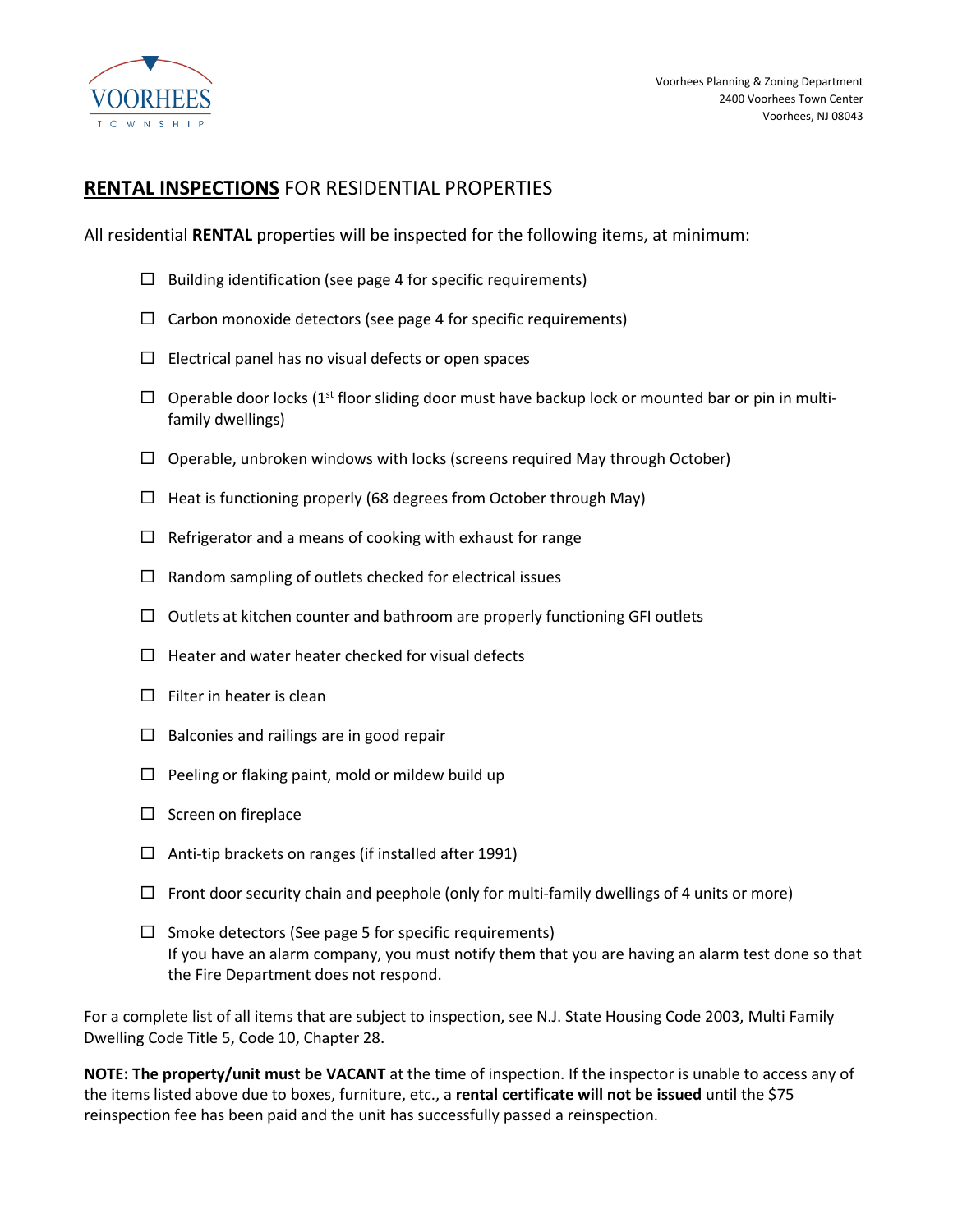

## **INSPECTION ITEM DETAILS**

#### **BUILDING IDENTIFICATION**

Sections 98.36 and 98.38 require that all dwellings, stores, or other principal buildings display the address number assigned by the Tax Assessor. The required Arabic numerals shall be:

- installed on the building itself and not on doors or windows (stick-on or self-adhesive numbers will not be accepted as permanent numerals);
- located at least thirty (30") inches above ground level on a contrasting background;
- of sufficient height to be legible from the street, with three (3") inches being the absolute minimum height required; and
- free of sight obstructions from the street.

#### **CARBON MONOXIDE DETECTORS**

Must be installed outside of (but within ten (10') feet of) each and every sleeping area. While most sleeping areas are in one section of a home, if there is a bedroom on a different level than the rest or beyond ten (10') feet of the other doorways, an additional carbon monoxide detector is required.

#### **FIRE EXTINGUISHER**

For purposes of this section, "portable fire extinguisher" shall mean a portable device, carried and operated by hand, containing an extinguishing agent that can be expelled under pressure for the purpose of suppressing or extinguishing fire, and is:

- 1. listed, labeled, charged and operable;
- 2. no smaller than NFPA Standard of 1A10BC and no larger than a 2A10BC 10 pound rated extinguisher;
- 3. rated for residential use consisting of an ABC type;
- 4. on hangers or in brackets supplied by the manufacturer;
- 5. within 10 feet of the kitchen area, unless otherwise permitted by an enforcing agency;
- 6. located with the top of the extinguisher not more than five feet (1.53 meters) above the floor;
- 7. visible and readily-accessible, unblocked by furniture, storage, equipment, and other items;
- 8. in proximity of a room exit or travel way that provides an escape route to the exterior;
- 9. accompanied by an owner's manual or written information regarding the operation, inspection and maintenance of the extinguisher; and
- 10. installed so the operating instructions are clearly visible.

Note: New fire extinguishers are not required to be serviced and tagged, as long as the seller or agent can provide proof of purchase upon request.

#### **MONITORED SYSTEMS INFORMATION:**

- 1. Have the system(s) put into "test mode" for two hours from the time of a scheduled inspection; and
- 2. When a monitored system is present/in use, someone who knows how to reset the signaling device and each smoke detector head must be present for the inspection.

As of November 1, 2005, working smoke alarms, portable fire extinguishers, and carbon monoxide detectors are required for all one and two family dwellings, including townhomes and condos, per N.J.A.C 5:70-4.19.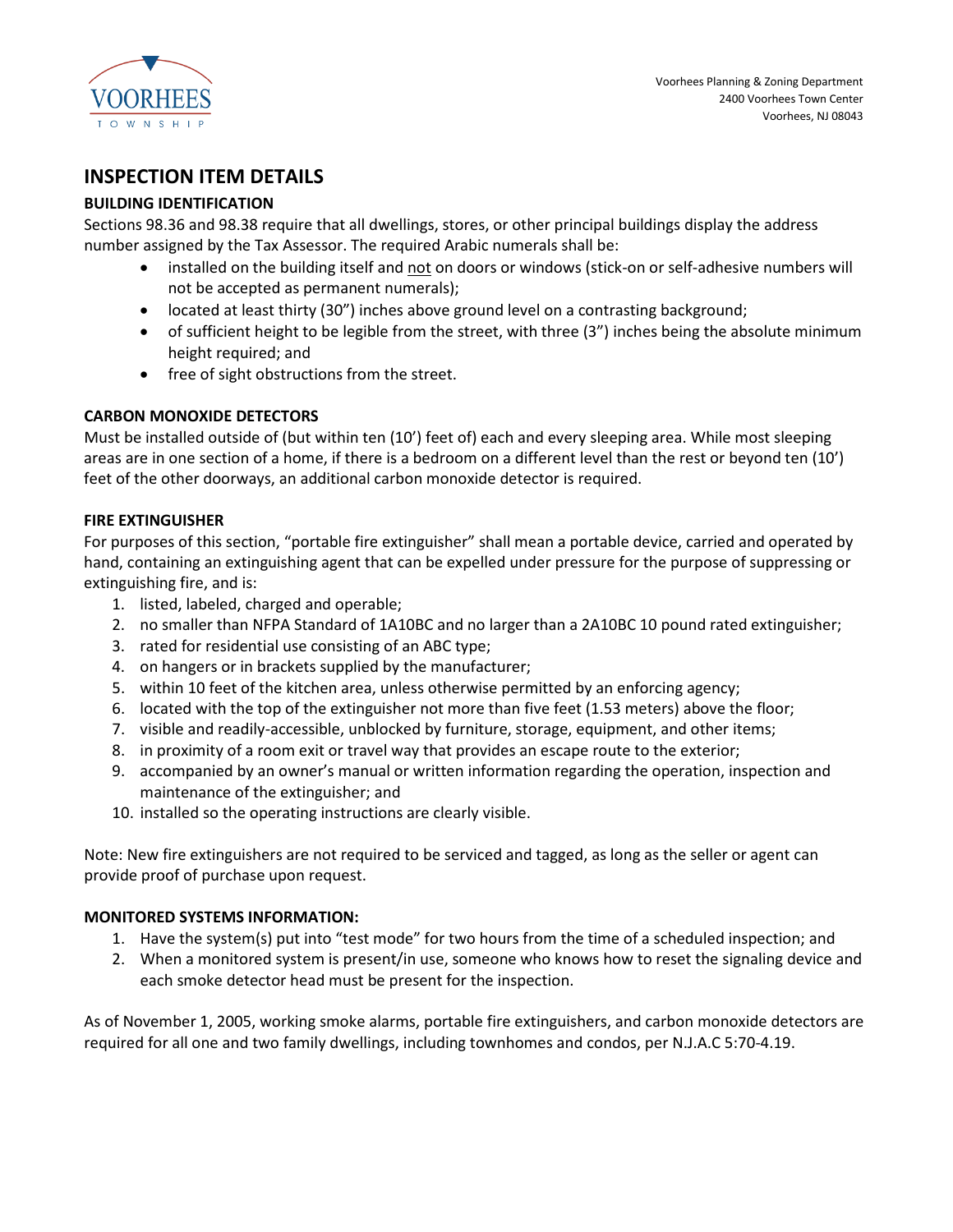

## **SMOKE DETECTOR REQUIREMENTS** BY YEAR ORIGINAL HOUSE/UNIT WAS APPROVED

#### BEFORE 11/07/1984

Ten-year sealed battery smoke detectors on all living levels including basement. The location on the sleeping level(s) shall be in hallway outside of all bedrooms.

#### AFTER 11/07/1984 (Per BOCA 1984 Section 1716.3.4)

In buildings of Use Group R-3, smoke detectors shall be required on every story of the unit including basements. In dwelling units with split levels, a smoke detector installed on the upper level shall suffice for the adjacent lower level provided the lower level is less than one full story below the upper level. If there is an intervening door between the adjacent levels, a smoke detector shall be installed in an approved location. Where more than one detector is required to be installed within an individual dwelling unit, the detectors shall be wired in such a manner than the actuation of one alarm will actuate all the alarms in the individual unit.

#### AFTER 11/01/1993 (Per Section 919.3.2)

Use Groups R-2 & R-3 (now R-3, R-4, R-5), single or multiple-station smoke detectors shall be installed and maintained in all occupancies at the following locations: 1) in the immediate vicinity of bedrooms, 2) in all bedrooms, and 3) in each story within a dwelling unit, including basements.

#### **Exceptions:**

1) In dwelling units with split levels (see split levels above), and 2) In bedrooms that are equipped with residential sprinklers in accordance with Section 906.2.1, 906.2.2 or 906.2.3.

**Note**: If the home has a monitored or hardwired system, it **CANNOT** be reverted to a battery only system.

## **SMOKE DETECTOR REQUIREMENTS** FOR RESIDENTIAL ADDITIONS

If the cumulative area of all floors of the addition(s) is five percent (5%) or more, but less than twenty-five percent (25%), of the floor area of the largest floor of the existing building, hardwired interconnected smoke detectors with battery back-up meeting the requirements of NFPA 72 (except as otherwise provided in the building or Fire Protection Subcode, shall be installed and maintained in each story in the dwelling unit, including basements.

If the area of the addition is twenty-five percent (25%) or more of the floor area of the largest floor of the existing building, smoke detectors must be installed in each bedroom, one in the hallway outside of the bedrooms, and on each floor including the basement. These detectors must be interconnected, electric and battery back-up.

## **SMOKE DETECTOR INSTALLATION TIPS**

For best performance, **do not install units**:

- where combustion particles, which form when things are burned, are produced. Areas to avoid include poorly ventilated kitchens, garages, and furnace rooms. Keep units at least 20 feet (8 meters) from the sources of combustion particles, including stoves, furnaces, water heaters, space heaters. Those areas should be vented as much as possible.
- in air streams near a kitchen. Air currents can draw cooking smoke into the sensing chamber;
- in very damp, humid or steamy areas, such as near bathrooms with showers. Keep units at least 10 feet (3 meters) away from showers, saunas, dishwashers, etc.;
- where the temperatures are regularly below 40ºF (4ºC) or above 100ºF (38ºC), including unheated buildings, outdoor rooms, porches, or unfinished attics or basements;
- in dusty, dirty, or greasy areas, such as directly over a stove or range. Be sure to clean a laundry room unit frequently to keep it free of dust or lint;
- near fresh air vents, ceiling fans, or in drafty areas as they may prevent detectors from reaching the sensing chamber;
- in insect-infested areas. Insects can clog openings to the sensing chamber and cause false alarms;
- less than 12 inches (305mm) away from fluorescent lights. Electrical "noise" can cause interference;
- in "dead air" spaces. "Dead air" spaces may prevent smoke from reaching the smoke detector.

**AS OF JANUARY 1, 2019, ALL SINGLE STATION BATTERY-POWERED SMOKE ALARMS MUST BE 10-YEAR SEALED DEVICES.**